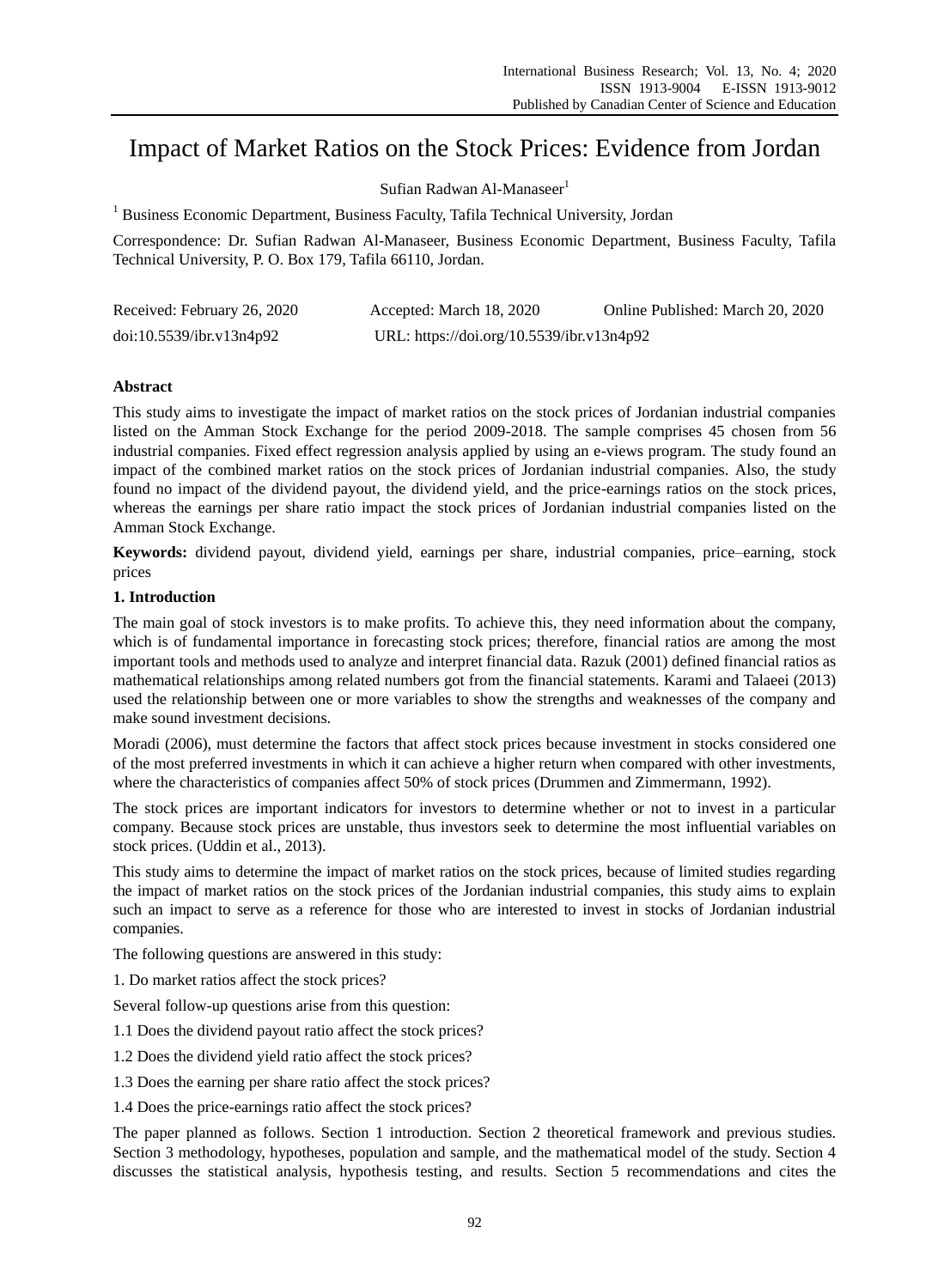limitations of the study.

#### **2. Theoretical Framework and Previous Studies**

Financial analysis is mainly concerned with the collection, classification, and measurement of financial information, especially those related to financial statements published by the company. An analysis of financial statements is a tool for interpreting these statements and for knowing the relationship between the numbers included in them (Ross et al., 2010).

The importance of financial analysis stems from it considered a way to know the company's financial and administrative capabilities, as it provides information that helps in assessing the value of the company and assessing the performance of the company, an important means of internal control, and an effective tool that helps in knowing the strengths and weaknesses of the company (Ross et al., 2010).

There are many entities interested in financial statements and analysis, such as management; Company investors such as shareholders, bondholders, banks and financial institutions; Company dealers such as suppliers and employees; Other analysts such as the government, competitors, and intermediaries (Ross et al., 2010).

Financial ratios are among the most common tools and convenient way to summarize a large amount of accounting and financial information to compare corporate performance, but there is no specific list that includes all ratios approved for analysis. Also characterized by the fact that they enable the analyst to overcome the problem of size, which arises when comparing the accounting numbers and financial indicators of companies for which there is a large variation in size (Ross et al., 2010).

Ross et al. (2010) divided financial ratios into five main types:

1. Liquidity ratios, that concerned with the company's ability to pay off its short-term debt.

2. Activity ratios, that concerned with measuring the company's liquidity and efficiency in managing its receivables and its stocks.

3. Debt ratios called financial leverage ratios, that concerned with measuring the company's ability to pay its debts and interest on its due date, in addition to the extent to which the company used the funds of others to fund its assets.

4. Profitability ratios, that concerned with analyzing the company's ability to achieve profits from the basic operations that the company was originally established to perform.

5. Market ratios, that concerned with knowing the impact of the company's performance on the expected returns from investing in the company's shares. Market ratios can be divided into:

5.1 Dividend payout ratio: It measures the dividends attributable to ordinary shares. This percentage may be low if the company has high and continuous growth rates, a decrease in this percentage may show that the company maintains the largest portion of the profits to finance growth internally, as shareholders prefer a low distribution rate if the company can achieve a rate of return on undistributed profits Higher than the rate at which the shareholder investor may realize these profits if they distributed, and he invested them.

5.2 Dividend yield: it's the expected dividend as a percentage of the market share price.

5.3 Earning per share: It expresses the number of profits that the ordinary shareholder will receive after deducting the share of preference shares from net profit after interest and taxes. Where the higher the percentage, the more this indicates an increase in the efficiency of the company because an increase will positively affect the share price in the market, while other factors remain constant.

5.4 Price-earnings ratio: this ratio measures the price the investor pays for each dinar of the current period's profits, as this ratio reflects how the market estimates both the company's expected future profits and the risks associated with these profits.

Stock prices are important for investors because of their effect on the movement of financial markets, and reflect the value of the company in the market. Also, the shareholder wealth and the value of the company increase as the stock prices increase, and vice versa. However, a remarkable increase will reduce the ability of investors to buy.

The relationship between financial ratios and stock prices is important; nevertheless, several theories have regarded the relationship between economic variables and stock prices. Fama (1970) proposed in the efficient market theory that stock prices have important information for stock indexes, whereas Ross (1976) in the arbitrage theory confirmed the effect of micro- and macroeconomic variables on stock prices. Both theories showed a change in stock prices due to the combination of factors represented in several financial ratios.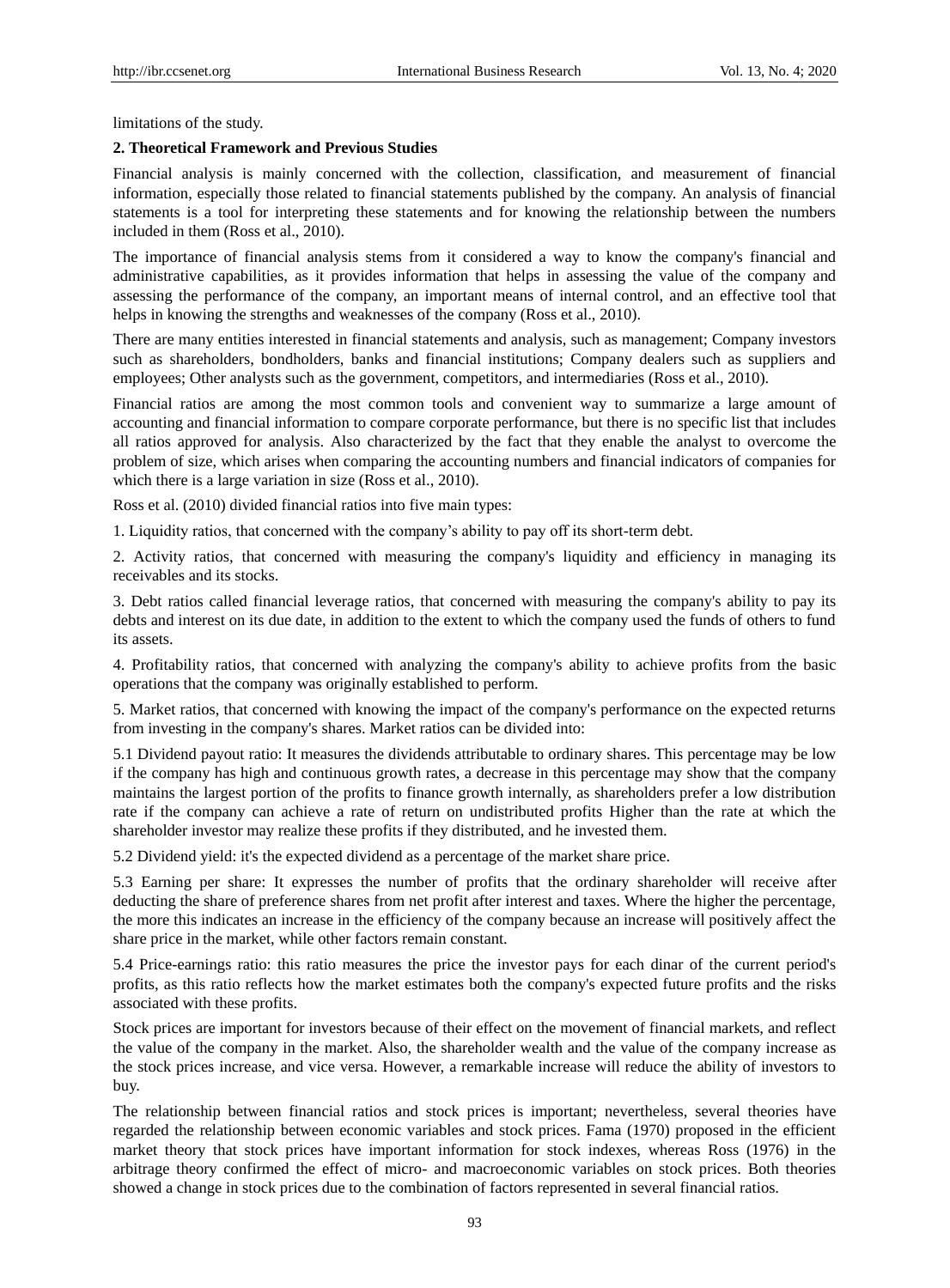# *2.1 Previous Studies*

Numerous studies have been conducted on the relationship between financial ratios and stock returns in different countries and for different sectors, but studies examining the effect of market ratios on stock prices are limited.

Dobija and Klimczak (2010) studied the evolution of the information environment surrounding the companies listed on the Warsaw Stock Exchange in Poland from 1997 to 2008. The study found a positive relationship between financial ratios and stock prices.

Dzikevičius and Šaranda (2011) discussed the ability of financial ratios to forecast the stock prices of five companies listed in the Lithuanian Stock Exchange from 2007 to 2010. Among the 20 financial ratios studied, a positive effect is found on the relationship between ownership and profitability ratios. Also, the debt ratio has a negative impact on stock prices, while return on assets and return on equity have a negative and positive impact on stock prices, respectively.

Dadrasmoghadam and Akbari (2015) investigated the relationship among financial ratios in the stock prices of agriculture-related firms accepted on the stock exchange for Iran from 1999 to 2009. A significant impact is found on the relationship among the current ratio, debt ratio, and return on assets, and return on equity has a positive impact on the stock prices.

Prazak and Stavarek (2017) discussed the effect of financial ratios on the stock prices of energy firms listed on the Prague Stock Exchange and the Warsaw Stock Exchange from 2006 to 2015. They found a positive impact of financial leverage ratios and a negative impact of liquidity ratios on the stock prices in both countries.

Ligocka and Stavarek (2019) studied 20 food companies listed on the various European Stock Exchanges from 2005 to 2015. The sample comprises four Austrian, 10 Polish, and six Swiss companies. Positive and negative correlations are found between financial ratios and stock prices.

As for local studies, Kabajeh et al. (2012) studied the relationship among the ratios of the ROA, ROE, ROI, and the stock prices of Jordanian insurance companies from 2002 to 2007. The study found a positive relationship between the combined ratios and stock prices, a weak positive relationship between the return on investment, and the return on assets with stock prices, while there's no relationship between return on equity with stock prices.

Al-Eitan and Al Oleemat (2015) discussed the causal relationship between the performance of financial market indicators and financial ratios from 2010 to 2014. The financial ratios, that is, price to book value, price to earnings, and dividends to yield ratios, have a causal effect on the performance of financial market indicators.

Allozi and Obeidat (2016) investigated the relationship between profitability and leverage ratios with the stock returns in Jordanian manufacturing companies from 2001 to 2011. Gross profit margin, return on equity, return on assets, and earning per share have an impact on stock returns. By contrast, the debt, current, and debt to equity ratios do not affect stock returns.

Al Kubaisi et al. (2017) discussed the predictive role of the fundamental financial ratios for the stock returns of Jordanian commercial banks from 2006 to 2015. They found that the fundamental financial ratios did not play a role in predicting stock returns over time.

What distinguishes this study from previous studies? First, this study examines the impact of market ratios on stock prices, whereas other studies focus on the impact of different financial ratios on stock returns. Second, this study chooses four market ratios, whereas other studies choose specific ratios of liquidity, solvency, and profitability. Third, this study takes all Jordanian industrial companies, whereas other studies choose different sectors or several industrial companies. Last, this study gathers data from 2009 to 2018, a period that hasn't studied before.

## **3. Methodology**

*3.1 Study Hypotheses*

Main hypothesis:

 $H_0$ : Market ratios have no impact on the stock prices.

Sub-hypotheses:

 $H<sub>01</sub>$ : The dividend payout ratio has no impact on the stock prices.

 $H_{02}$ : The dividend yield ratio has no impact on the stock prices.

 $H<sub>03</sub>$ : The earning per share ratio has no impact on the stock prices.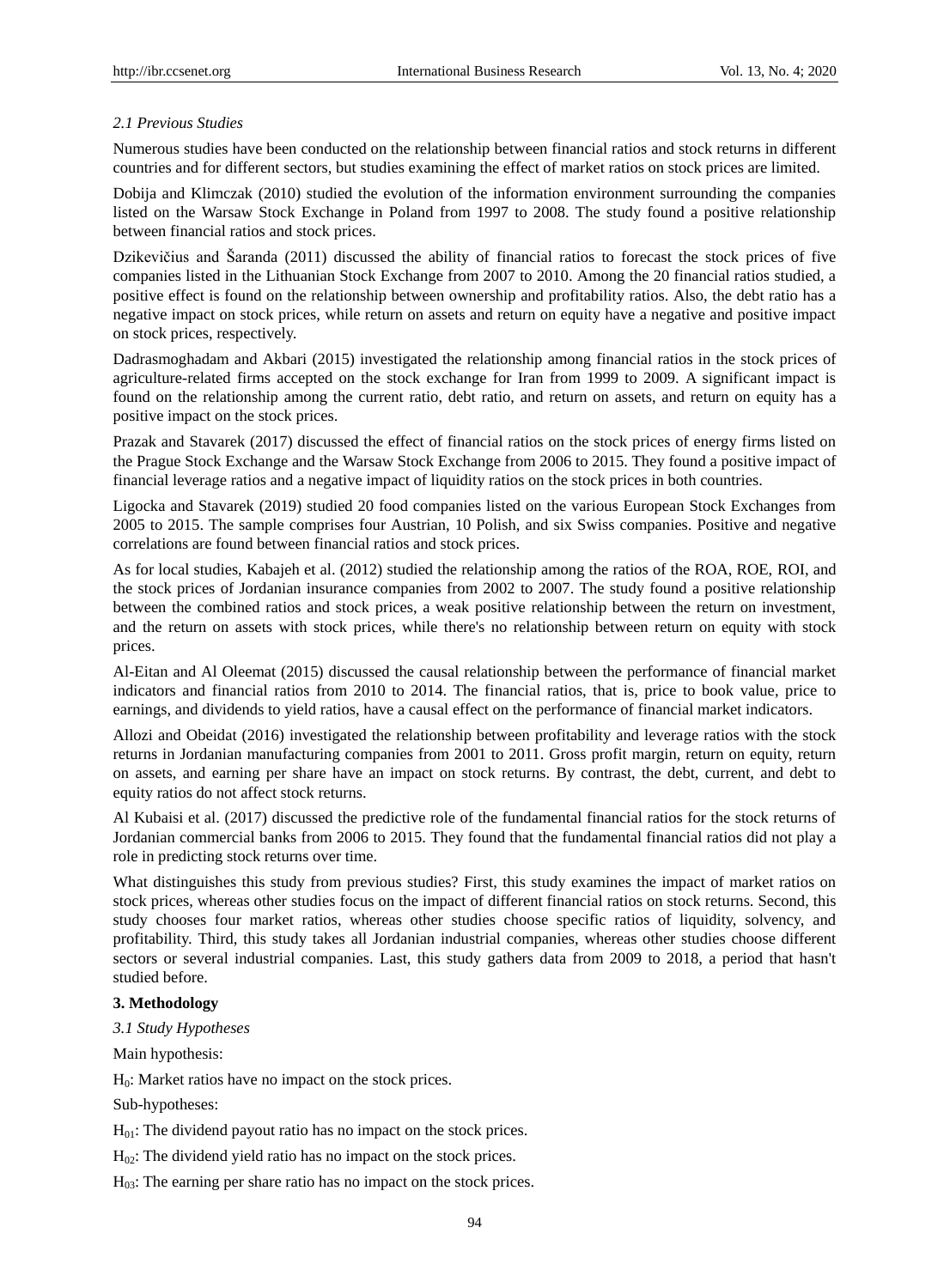$H<sub>04</sub>$ : The price-earnings ratio has no impact on the stock prices.

#### *3.2 Population and Sample*

The study population comprises all the Jordanian industrial companies listed in the Amman Stock Exchange of 56, while the study sample comprises 45 industrial companies whose stocks listed on the Amman Stock Exchange for the period 2009–2018. Eleven industrial companies excluded because of limited financial data for the entire study period. Apart from this, the study sample fulfilled the following conditions:

1- Availability of all data to test the variables.

2- The company was not subject to mergers.

3- The fiscal year ends on December 31 of every year.

4- The financial reports of the study sample are available for the period under examination and analysis.

5- The company's listing on the Amman Stock Exchange continues for the period under examination and analysis.

We got all data from the annual financial reports of industrial companies listed on the Amman Stock Exchange.

#### *3.3 Mathematical Model*

In line with the study variables, the mathematical equations are:

$$
SP_{it} = a_0 + a_1 DPR_{it} + a_2 DY_{it} + a_3 EPS_{it} + a_4 PER_{it} + e_{it},
$$
  
\n
$$
SP_{it} = a_0 + a_1 DPR_{it} + e_{it},
$$
  
\n
$$
SP_{it} = a_0 + a_1 DY_{it} + e_{it},
$$
  
\n
$$
SP_{it} = a_0 + a_1 EPS_{it} + e_{it},
$$
  
\n
$$
SP_{it} = a_0 + a_1 PER_{it} + e_{it},
$$
  
\n(5)

Where DPR is the dividend payout ratio, DY is the dividend yield ratio, EPS is the earnings per share ratio, PER is the price-earnings ratio, and SP is the stock price.

3.3.1 Mathematical Equation Variables

Table 1. Measurement of mathematical equation variables

| <b>Variables</b>             | Description                                                |  |  |
|------------------------------|------------------------------------------------------------|--|--|
| Dependent variable           |                                                            |  |  |
| Stock price                  | closed price for the fiscal year $i$                       |  |  |
| <b>Independent variables</b> |                                                            |  |  |
| Dividend payout ratio        | dividend per share/earnings per share                      |  |  |
| Dividend yield ratio         | cash dividends /market capitalization                      |  |  |
| Earnings per share           | net income/number of subscribed shares                     |  |  |
| Price-earnings ratio         | market capitalization /net income pertains to shareholders |  |  |

The researcher prepared the table based on several previous studies.

## **4. Statistical Analysis**

*4.1 Descriptive Analysis*

Table 2. Descriptive statistics of the study variables

|           | <b>DPR</b> |        | <b>EPS</b> | <b>PER</b> | <b>SP</b> |
|-----------|------------|--------|------------|------------|-----------|
| Mean      | 0.509      | 0.0347 | 0.197      | 47.268     | 2.330     |
| Std. Dev. | 3.258      | 0.283  | 0.351      | 261.795    | 4.821     |

Table 2 shows that the price-earnings ratio has the highest mean of 47.628 and the highest standard deviation of 261.795, which shows a high rate in the price-earnings ratio of Jordanian industrial companies.

The dividend yield ratio has the lowest mean of 0.0347 and the lowest value of standard deviation of 0.283, which shows a low rate in the dividends in Jordanian industrial companies.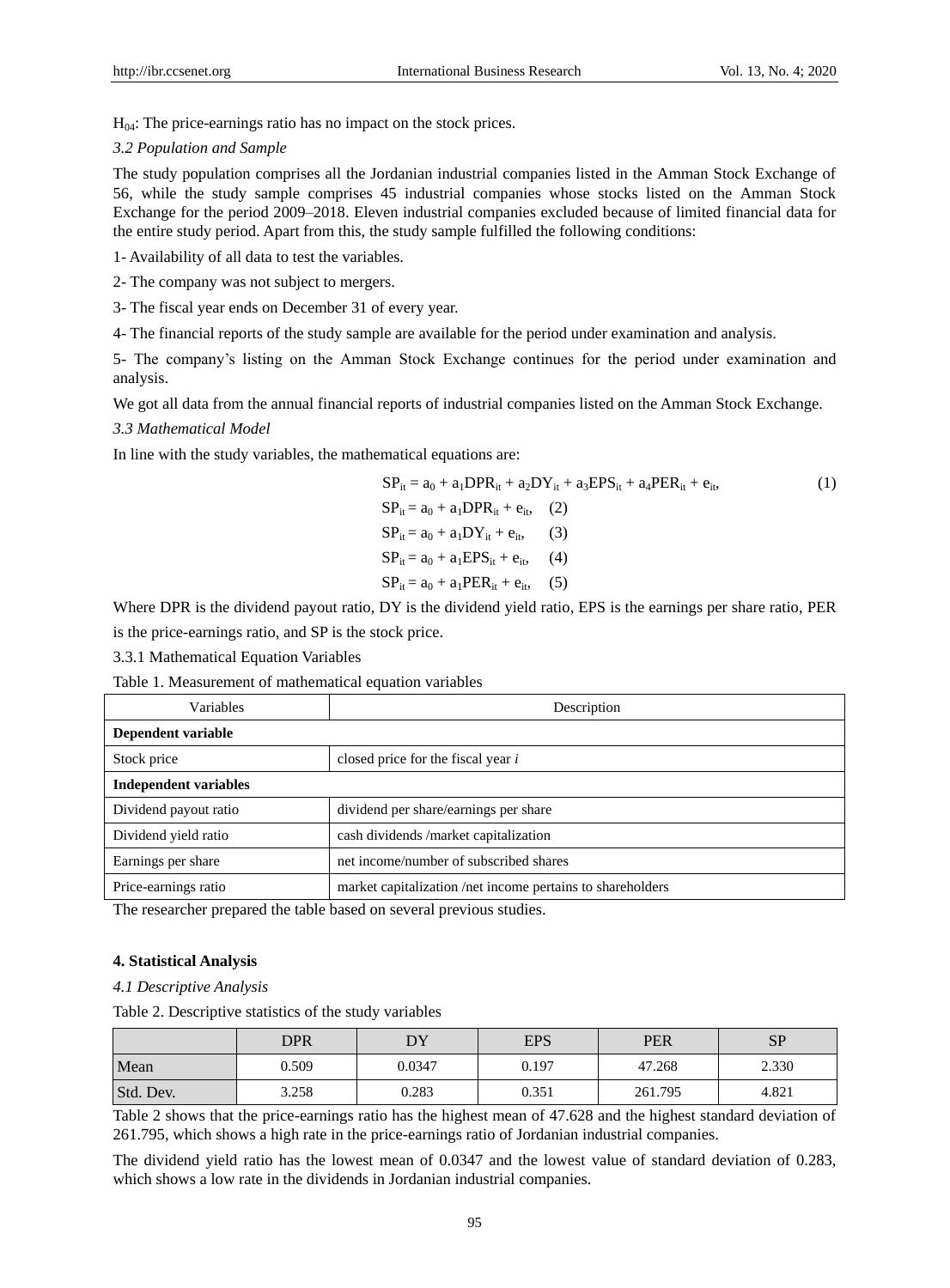# *4.2 Correlation Analysis*

Pearson correlation matrix estimated to specify the multicollinearity problem.

| Independent |           |             |             |             |            |
|-------------|-----------|-------------|-------------|-------------|------------|
| variables   | <b>SP</b> | <b>DPR</b>  | DY          | <b>EPS</b>  | <b>PER</b> |
| <b>SP</b>   |           |             |             |             |            |
| <b>DPR</b>  | 0.020119  |             |             |             |            |
| <b>DY</b>   | 0.006948  | 0.025880    |             |             |            |
| <b>EPS</b>  | 0.809808  | $-0.019702$ | $-0.000815$ |             |            |
| <b>PER</b>  | 0.024685  | 0.267585    | $-0.012649$ | $-0.076521$ |            |

Table 3. Pearson correlation matrix among the study variables

Table 3 shows that the earning per share ratio has the lowest and highest Pearson correlation coefficient. The lowest value was 0.000815 with the dividend yield ratio, whereas the highest value was 0.809808 with the stock price. Hence, there's no multicollinearity problem between the study variables.

We also note that stock prices have a weak positive correlation with the dividend payout, dividend yield, and price-earnings ratios, and a high positive correlation with the earnings per share ratio.

## *4.3 Hypothesis Testing*

If the probability < 0.05, then reject the null-hypothesis and accept the alternative one. Also, the  $R^2$ show the ability to explain the change in the dependent variables by the independent variables.

## 4.3.1 Main Hypothesis Testing

Table 4. Results of the multiple linear regression of Eq. (1)

| <b>Independent variables</b>                                                                                               | Coefficient | t-Statistic | Prob.  |  |
|----------------------------------------------------------------------------------------------------------------------------|-------------|-------------|--------|--|
| C                                                                                                                          | 1.244360    | 10.17303    | 0.0000 |  |
| <b>DPR</b>                                                                                                                 | $-0.016387$ | $-0.553576$ | 0.5802 |  |
| <b>DY</b>                                                                                                                  | 0.241079    | 0.744459    | 0.4570 |  |
| <b>EPS</b>                                                                                                                 | 5.292923    | 12.68608    | 0.0000 |  |
| <b>PER</b>                                                                                                                 | 0.000916    | 2.457448    | 0.0144 |  |
| Notes: implies significance at 5%; $R^2 = 0.8742$ ; Adj. $R^2 = 0.8559$ ; F-stat. = 47.8018; D.W. = 0.995; F-prob. = 0.000 |             |             |        |  |

Table 4 shows the following:

(1) The correlation coefficient among the stock prices and the dividend payout ratio is −0.016387, and the probability is 0.5802. This result indicates that the dividend payout ratio has a weak negative impact on stock prices.

(2) The correlation coefficient among the stock prices and the dividend yield ratio is 0.241079, and the probability is 0.4570. This result indicates that the dividend yield ratio has a weak positive impact on stock prices.

(3) The correlation coefficient among the stock prices and the earning per share ratio is 5.292923, and the probability is 0.000. This result indicates that the earning per share ratio has a high positive impact on stock prices.

(4) The correlation coefficient among the stock prices and the price-earnings ratio is 0.000916, and the probability is 0.0144. This result indicates that the price-earnings ratio has a weak positive effect on stock prices.

(5) The  $\mathbb{R}^2$  is 0.8742, indicating the ability of the market ratios to explain the changes in the stock prices by 87.42%.

The Durbin-Watson value is 0.995, approving that no multicollinearity problem exists.

The probability of combined market ratios 0.000, so we reject the main null-hypothesis and accepted the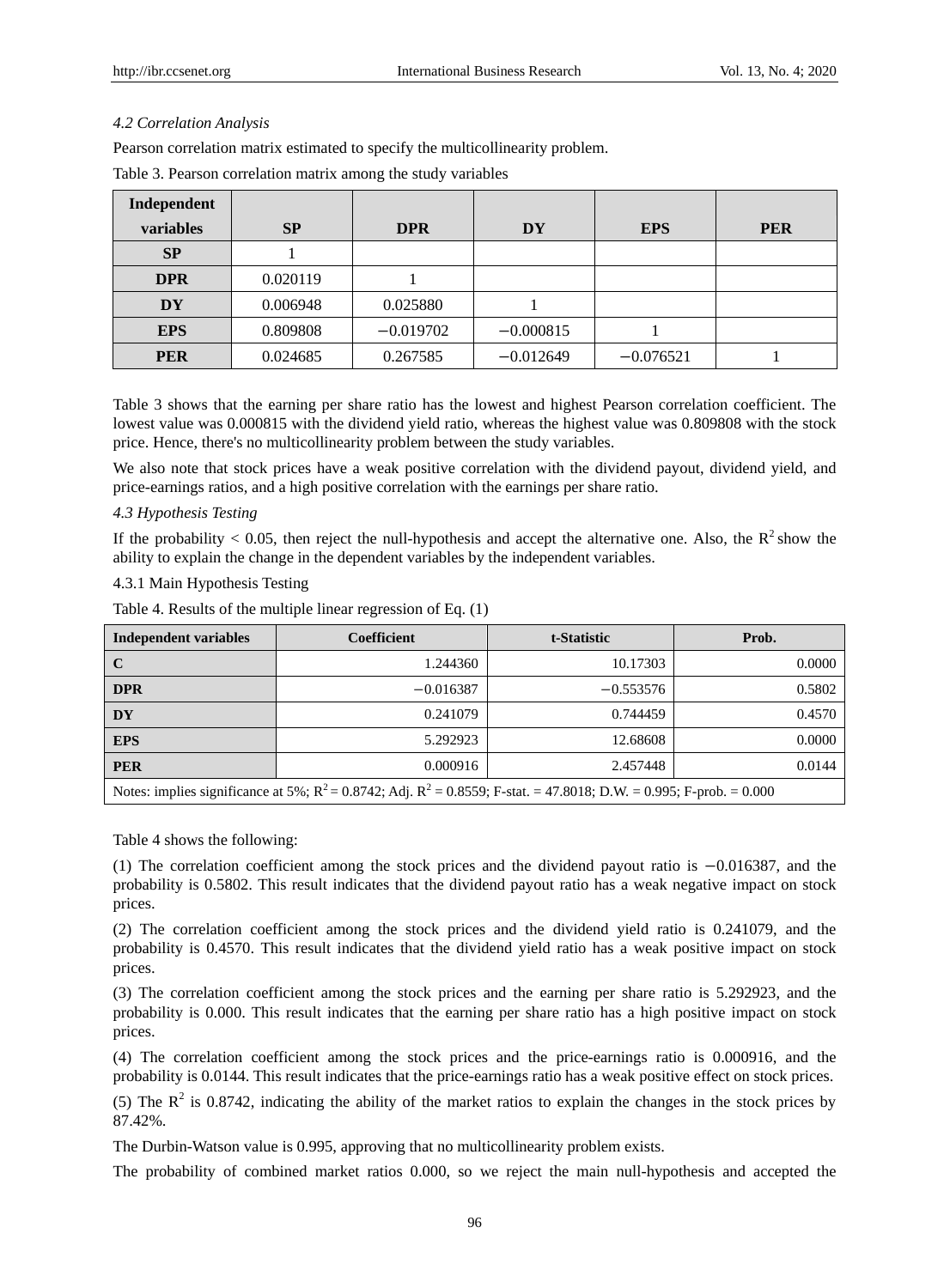alternative one, which that the combined market ratios have an impact on the stock prices of Jordanian industrial companies.

## 4.3.2 Sub-hypothesis Testing

Table 5. Results of the simple linear regression of independent variables based on Eqs.  $(2) - (5)$ 

| Independent                    | <b>Coefficients</b> | ${\bf R}^2$ | D.W.     | t-Stat.     | Prob.  |
|--------------------------------|---------------------|-------------|----------|-------------|--------|
| variables                      |                     |             |          |             |        |
| <b>DPR</b>                     | $-0.006392$         | 0.821736    | 0.482017 | $-0.189317$ | 0.8499 |
| DY                             | 0.205050            | 0.821849    | 0.481807 | 0.534368    | 0.5934 |
| <b>EPS</b>                     | 5.211486            | 0.872114    | 0.955877 | 12.47610    | 0.0000 |
| <b>PER</b>                     | 0.000492            | 0.822328    | 0.493364 | 1.162723    | 0.2456 |
| Notes: implies significance 5% |                     |             |          |             |        |

As shown in Table 5, the correlation coefficient among the stock prices and the dividend payout ratio is  $-0.006392$ , which indicates that the dividend payout ratio has a weak negative impact on the stock prices. The R<sup>2</sup> is 0.821736, indicating the ability of the dividend payout ratios to explain the changes in the stock prices by 82.1736%. The Durbin–Watson value is 0.482017, approving that no multicollinearity problem exists. The value of probability was 0.8499, indicating that the dividend payout ratio has no impact on the stock prices in the Jordanian industrial companies listed on the Amman Stock Exchange. Hence, we rejected the alternative first sub-hypothesis and accepted the first null sub-hypothesis.

The correlation coefficient between the stock prices and the dividend yield ratio is 0.205050, which indicates that the dividend yield ratio has a weak positive impact on the stock prices. The  $R^2$  is 0.821849, indicating the ability of the dividend yield ratio to explain the changes in the stock prices by 82.1849%. The Durbin–Watson value is 0.481807, approving that no multicollinearity problem exists. The value of probability is 0.5934, indicating that the dividend yield ratio has no impact on stock prices in the Jordanian industrial companies listed on the Amman Stock Exchange. Hence, we rejected the alternative second sub-hypothesis and accepted the second null sub-hypothesis.

The correlation coefficient between the stock prices and the earnings per share ratio is 5.211486, which indicates that the earnings per share ratio has a high positive impact on the stock prices. The  $R^2$  is 0.872114, indicating the ability of the earnings per share ratio to explain the changes in the stock prices by 87.2114%. The Durbin– Watson value is 0.955877, approving that no multicollinearity problem exists. The value of probability is 0.000, indicating that the earning per share ratio has an impact on stock prices in the Jordanian industrial companies listed on the Amman Stock Exchange. Hence, we rejected the third null sub-hypothesis and accepted the alternative one.

The correlation coefficient between the stock prices and the price-earnings ratio is 0.000492, which indicates that the price-earnings ratio has a weak positive impact on the stock prices. The  $R^2$  is 0.822328, indicating the ability of the price-earnings ratio to explain the changes in the stock prices by 82.2328%. The Durbin–Watson value is 0.493364, approving that no multicollinearity problem exists. The value of probability is 0.2456, indicating that the price-earnings ratio has no impact on stock prices in the Jordanian industrial companies listed on the Amman Stock Exchange. Hence, we rejected the alternative forth sub-hypothesis and accepted the fourth null sub-hypothesis.

# **5. Conclusion**

This study aims to investigate the impact of market ratios on the stock prices of Jordanian industrial companies listed on the Amman Stock Exchange from 2009 to 2018. The sample comprises 45 chosen from 56 industrial companies. Fixed effect regression analysis applied by using an e-views program.

The study found an impact of the combined market ratios on the stock prices of Jordanian industrial companies. Also, the study found no impact of the dividend payout, the dividend yield, and the price-earnings ratios on the stock prices, whereas the earnings per share ratio impact the stock prices of Jordanian industrial companies listed on the Amman Stock Exchange.

Based on the results, we recommend the following: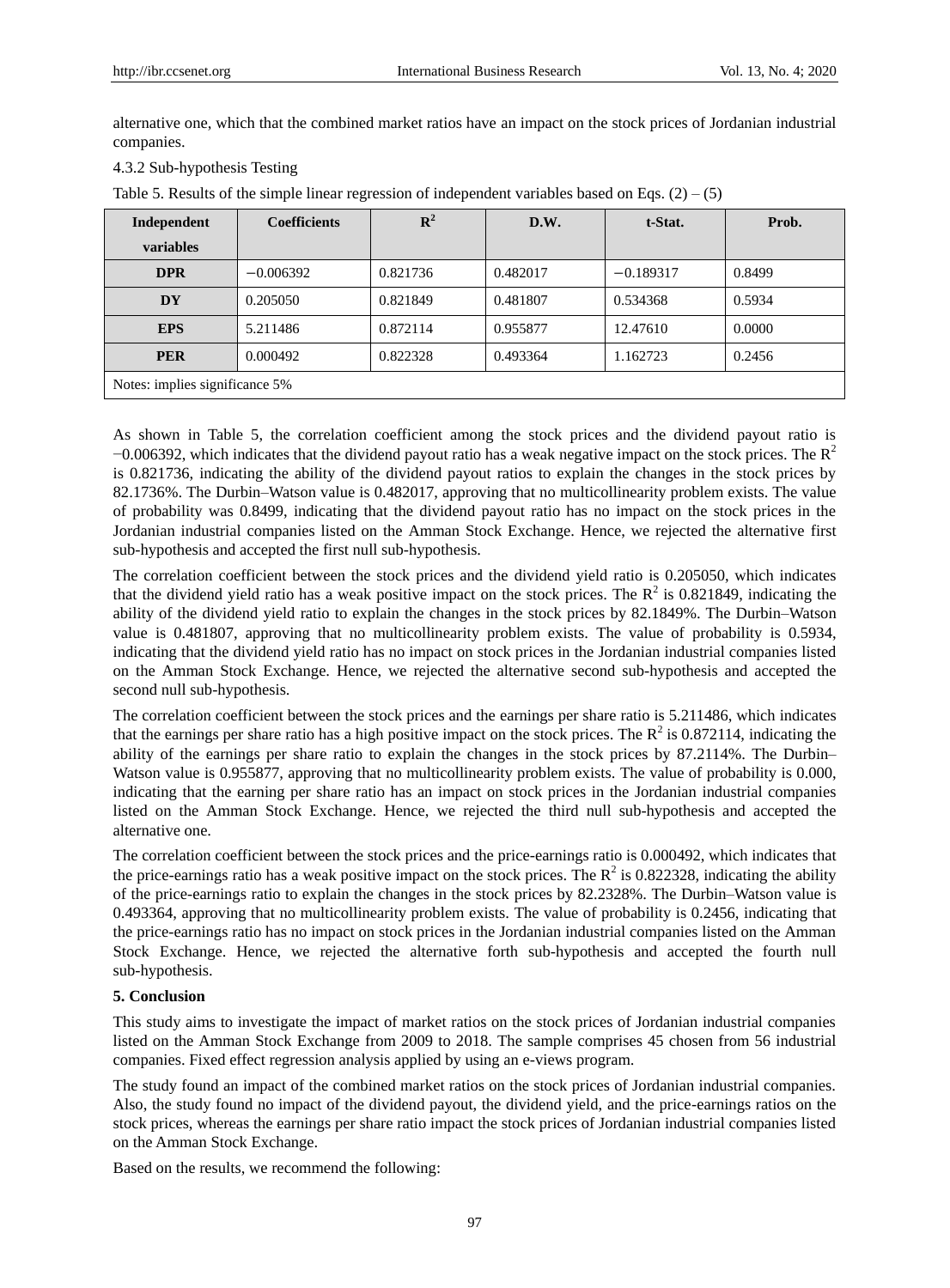1. Investors should consider these market ratios in choosing stocks and making rational decisions.

2. Future research may add other variables, such as liquidity ratios, Activity ratios, Debt ratios, Profitability ratios, GDP growth, inflation.

This study limited to Jordanian industrial companies, thus unlikely to generalizing the results to other companies. The study period is 2009–2018, so it cannot adopt the result for a different period. Finally, studying a few market ratios, not all financial ratios.

#### **References**

- Al Kubaisi, A. S., Afaneh, O., & Al Assuli, A. (2017). Analysis of the Role of Fundamental Financial Ratios in Predicting the Stock Returns for Commercial Banks Listed on Amman Stock Exchange*. Research Journal of Finance and Accounting*, *8*(8), 1-16. Retrieved from <https://www.iiste.org/Journals/index.php/RJFA/article/view/36769>
- Al-Eitan, G., & Al Oleemat, N. (2015). The Causality Relationship between Financial Market Indexes and Financial Ratios: Evidence from Amman Stock Exchange*. International Journal of Academic Research in Accounting, Finance and Management Sciences*, *5*(2), 23-31. https://doi.org/10.6007/IJARAFMS/v5-i2/1559
- Allozi, N., & Obeidat, G. (2016). The Relationship between the Stock Return and Financial Indicators (Profitability, Leverage): An Empirical Study on Manufacturing Companies Listed in Amman Stock Exchange". *Journal of Social Sciences (COES&RJ-JSS)*, *5*(3), 408-424. https://doi.org/10.25255/jss.2016.5.3.408.424
- Dadrasmoghadam, A., & Akbari, S. (2015). Relationship between financial ratios in the stock prices of agriculture-related companies accepted on the stock exchange for Iran. Research Journal of Fisheries and Hydrobiology, *10*(9), 586-591. Retrieved from <http://www.aensiweb.com/old/jasa/rjfh/2015/May/586-591.pdf>
- Dobija, D., & Klimcza, K. M. (2010). Development of Accounting in Poland: Market Efficiency and the Value Relevance of Reported Earnings*. International Journal of Accounting*, *45*(3), 356-374. https://doi.org/10.1016/j.intacc.2010.06.010
- Drummen, M., & Zimmermann, H. (1992). The structure of European stock returns. *Financial Analysts Journal*, *48*(4), 15-26.<https://doi.org/10.2469/faj.v48.n4.15>
- Dzikevicius, A., & Šaranda, S. (2011). Can financial ratios help to forecast stock prices? *Journal of Security and Sustainability Issues*, *1*(2), 147-157. [https://doi.org/10.9770/jssi.2011.1.2\(7\)](https://doi.org/10.9770/jssi.2011.1.2(7))
- Fama, E. (1970). Efficient capital markets: A review of theory and empirical work. *Journal of Finance*, *25,*  383-417. Retrieved from <https://www.jstor.org/stable/2325486>
- Kabajeh, M., Al Nu'aimat, S., & Dahmash, F. (2012). The Relationship between the ROA, ROE and ROI ratios with Jordanian Insurance Public Companies Market Share Prices. *International Journal of Humanities and Social Science*, *2*(11), 115-120. Retrieved from <https://www.ijhssnet.com/journal/index/1041>
- Karami, G. R., & Talaeei, L. (2013). Predictability of stock returns using financial ratios in the companies listed in Tehran Stock Exchange. *International Research Journal of Applied and Basic Sciences*, *5*(3), 360-372. Retrieved from <https://pdfs.semanticscholar.org/772e/3fc3ab0cfab33221d694707fd9add78a7c0a.pdf>
- Ligocka, M., & Stavarek, D. (2019). The Relationship Between Financial Ratios and the Stock Prices of Selected European Food Companies Listed on Stock Exchanges. *Acta Universitatis Agriculturae et Silviculturae Mendelianae Brunensis*, 67(1), 299-307[. https://doi.org/10.11118/actaun201967010299](https://doi.org/10.11118/actaun201967010299)
- Moradi, A. (2006). *The relationship between financial ratios and stock returns in the Tehran Stock Exchange.* A Master's thesis accounting, Tarbiat Modarres University.
- Prazak, T., & Stavarek, D. (2017). The effect of financial ratios on the stock price development. Working Paper in Interdisciplinary Economics and Business Research no. 43. Silesian University in Opava, School of Business Administration in Karviná. Retrieved from [http://www.iivopf.cz/images/Working\\_papers/WPIEBRS2017/WPIEBRS\\_43\\_Prazak\\_Stavarek.pdf](http://www.iivopf.cz/images/Working_papers/WPIEBRS2017/WPIEBRS_43_Prazak_Stavarek.pdf)
- Razuk, F. G. (2001). *An assessment of financial ratios as predictors of casino stocks' behavior* (Master's Thesis)
- Graduate College University of Nevada, Las Vegas.<https://doi.org/10.25669/cr4y-q3xf>
- Ross, S. A. (1976). The arbitrage theory of capital asset pricing. *Journal of Economic Theory, 13*(3), 341-360.